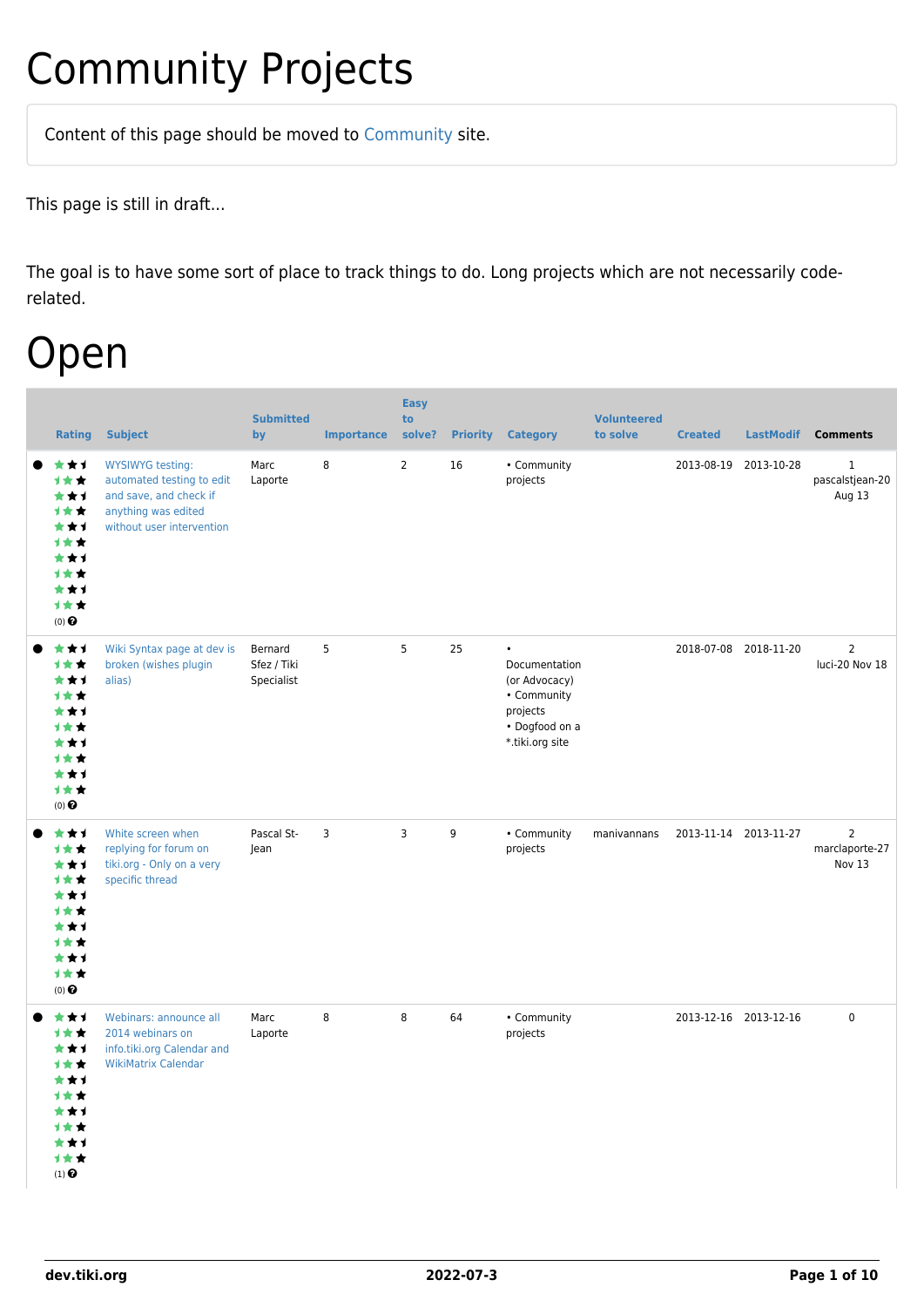| <b>Rating</b>                                                                                            | <b>Subject</b>                                                                                                              | <b>Submitted</b><br>by | <b>Importance</b> | <b>Easy</b><br>to<br>solve? | <b>Priority</b> | <b>Category</b>                                                                                                                                                   | <b>Volunteered</b><br>to solve | <b>Created</b> | <b>LastModif</b>      | <b>Comments</b>                                |
|----------------------------------------------------------------------------------------------------------|-----------------------------------------------------------------------------------------------------------------------------|------------------------|-------------------|-----------------------------|-----------------|-------------------------------------------------------------------------------------------------------------------------------------------------------------------|--------------------------------|----------------|-----------------------|------------------------------------------------|
| ***<br>计女女<br>***<br>计女女<br>***<br>1★★<br>***<br>计女女<br>***<br>1★★<br>$(0)$ $\odot$                      | Update email in mail<br>notifications list from<br>intertiki sites when email<br>replaced in user account in<br>master site | Xavier de<br>Pedro     | 4                 | 5                           | 20              | • Usability<br>• Feature<br>request<br>• Community<br>projects<br>• Dogfood on a<br>*.tiki.org site<br>• Consistency                                              |                                | 2016-04-06     | 2016-05-30            | $\overline{2}$<br>xavi-30 May 16               |
| ★★1<br>计女女<br>***<br>计女女<br>***<br>1★★<br>***<br><b>1**</b><br>★★1<br>1★★<br>$(0)$ $\odot$               | Update all<br>information/documentation<br>about how to<br>contribute/participate to<br>Tiki                                | Marc<br>Laporte        | $\overline{4}$    | 6                           | 24              | $\bullet$<br>Documentation<br>(or Advocacy)<br>• Community<br>projects<br>• Dogfood on a<br>*.tiki.org site                                                       |                                |                | 2007-07-17 2013-10-28 | $\mathbf 0$                                    |
| ***<br>1**<br>***<br><b>1**</b><br>***<br><b>1★★</b><br>***<br><b>1**</b><br>★★1<br>计女女<br>$(0)$ $\odot$ | Tracker item history<br>misses to show changes in<br>some cases                                                             | Xavier de<br>Pedro     | $\overline{7}$    | $\overline{4}$              | 28              | • Community<br>projects<br>• Dogfood on a<br>*.tiki.org site<br>• Regression                                                                                      |                                |                | 2015-11-18 2017-01-05 | $\mathbf 0$                                    |
| ★★1<br>1**<br>***<br>计女女<br>★★1<br>计女女<br>***<br>1★★<br>***<br>计女女<br>$(0)$ $\odot$                      | Topic type is not shown to<br>plain registered users in<br>t.o forums                                                       | Xavier de<br>Pedro     | 5                 | $\overline{7}$              | 35              | • Error<br>• Community<br>projects<br>• Dogfood on a<br>*.tiki.org site<br>• Regression<br>• Conflict of<br>two features<br>(each works<br>well<br>independently) |                                |                | 2020-09-23 2020-10-21 | $\overline{2}$<br>xavi-26 Oct 20               |
| ***<br>计女女<br>***<br>1★★<br>***<br>1**<br>***<br>1★★<br>***<br>1★★<br>$(1)$ $\odot$                      | Top header ugly and hard<br>to use on iPhone /<br>smartphone                                                                | luciash d'<br>being [] |                   | $\mathbf{1}$<br>difficult   | 5               | • Usability<br>• Community<br>projects<br>• Dogfood on a<br>*.tiki.org site                                                                                       |                                |                | 2016-03-11 2016-03-11 | $\overline{7}$<br>chibaguy-12<br><b>Mar 16</b> |
| ***<br>1★★<br>***<br>1★★<br>***<br>1★★<br>***<br>1★★<br>***<br>计女女<br>$(0)$ $\odot$                      | Too many useless or<br>redundant fields when<br>editing a wish                                                              | Marc<br>Laporte        | 9                 | 4                           | 36              | • Usability<br>• Community<br>projects<br>• Dogfood on a<br>*.tiki.org site                                                                                       |                                |                | 2014-08-06 2014-08-10 | $\overline{2}$<br>marclaporte-11<br>Aug 14     |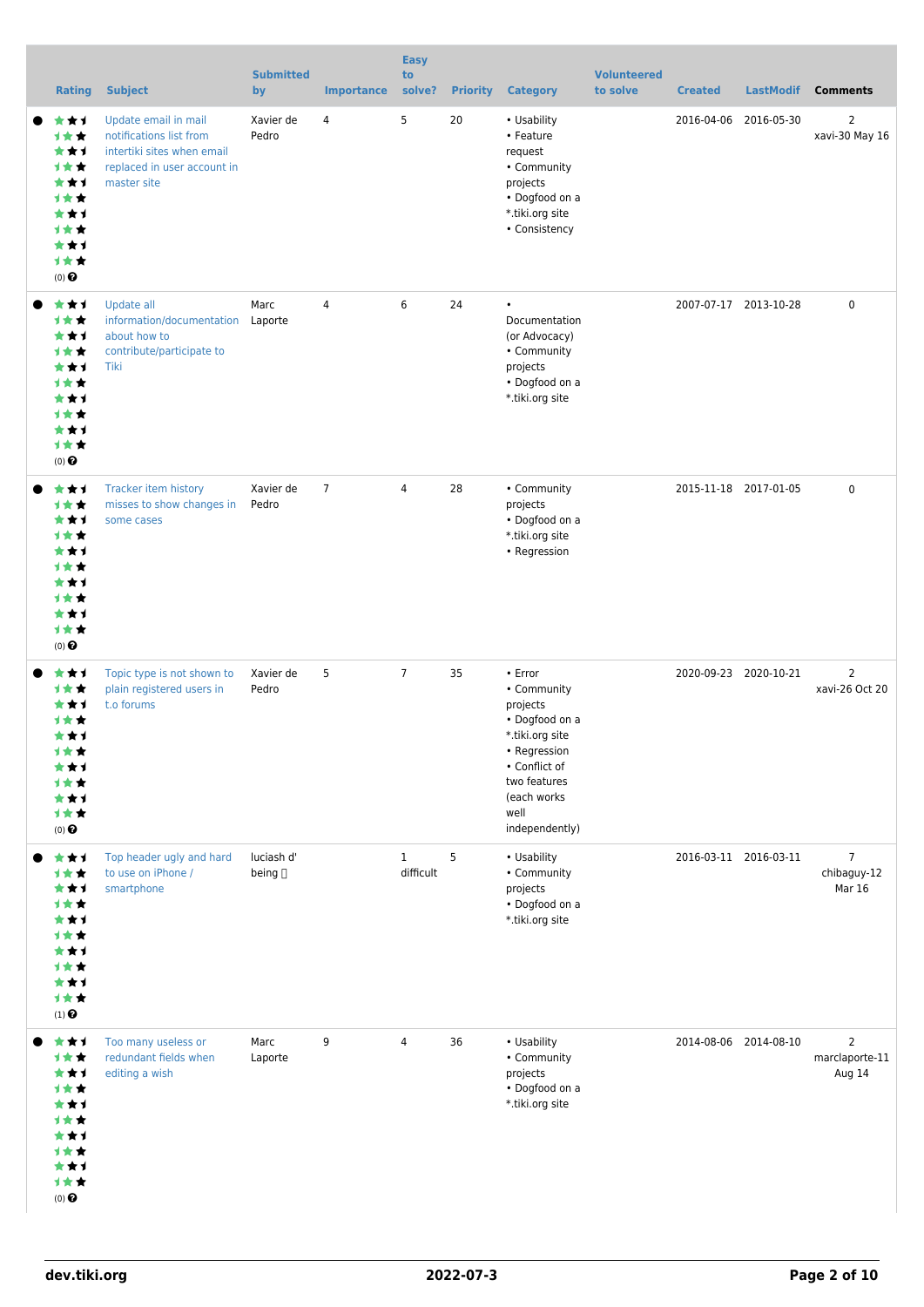| <b>Rating</b>                                                                       | <b>Subject</b>                                                                                               | <b>Submitted</b><br>by | <b>Importance</b> | <b>Easy</b><br>to<br>solve? | <b>Priority</b> | <b>Category</b>                                                                | <b>Volunteered</b><br>to solve | <b>Created</b>        | <b>LastModif</b> | <b>Comments</b>                          |
|-------------------------------------------------------------------------------------|--------------------------------------------------------------------------------------------------------------|------------------------|-------------------|-----------------------------|-----------------|--------------------------------------------------------------------------------|--------------------------------|-----------------------|------------------|------------------------------------------|
| ***<br>计女女<br>***<br>1★★<br>***<br>计女女<br>***<br>1★★<br>***<br>计女女<br>$(0)$ $\odot$ | tiki.org emails marked as<br><b>SPAM</b>                                                                     | G.                     |                   |                             | 25              | • Community<br>projects                                                        |                                | 2019-04-03            | 2019-04-03       | $\mathbf 0$                              |
| ***<br>1★★<br>***<br>计女女<br>***<br>1★★<br>***<br>1★★<br>***<br>计女女<br>$(0)$ $\odot$ | Tiki release script should<br>indicate what libs were<br>updated since last release                          | Marc<br>Laporte        | 3                 | $\overline{3}$              | 9               | $\bullet$<br>Documentation<br>(or Advocacy)<br>• Community<br>projects         |                                | 2017-08-26 2017-08-26 |                  | $\mathbf 0$                              |
| ***<br>1★★<br>***<br>1★★<br>***<br>1★★<br>***<br>1★★<br>***<br>计女女<br>$(0)$ $\odot$ | Tiki release script should<br>compile CSS (from SCSS or Laporte<br>LESS)                                     | Marc                   | 3                 | 8                           | 24              | • Community<br>projects                                                        |                                | 2019-07-01 2019-07-01 |                  | $\mathbf 0$                              |
| ***<br>计女女<br>***<br>1★★<br>***<br>计女女<br>***<br>计女女<br>***<br>计女女<br>$(0)$ $\odot$ | Tiki 7.1 HTML parsing -<br>WYSIWYG/CKE - not<br>working in some feature<br>like for ex. in articles          |                        | 9 high            |                             | 45              | • Usability<br>• Support<br>request<br>• Community<br>projects<br>• Regression |                                | 2011-08-07 2011-10-05 |                  | 3<br>Chealer9-05<br> an 18               |
| ***<br>1★★<br>***<br>1★★<br>***<br>1★★<br>***<br>1★★<br>***<br>计女女<br>$(0)$ $\odot$ | The version lifecycle is not<br>being respected                                                              | Marc<br>Laporte        | 10 high           | 10 <sup>°</sup><br>easy     | 99              | • Community<br>projects                                                        |                                | 2014-10-13 2022-03-25 |                  | $\mathbf{1}$<br>hman-25 Mar<br>22        |
| ***<br>1★★<br>***<br>计女女<br>***<br>1★★<br>***<br>计女女<br>***<br>计女女<br>$(0)$ $\odot$ | The canonical domain of<br>next.tiki.org should be<br>tiki.org so that search<br>index results feed tiki.org | Marc<br>Laporte        | $\overline{7}$    | 10<br>easy                  | 70              | • Community<br>projects                                                        | Oliver Hertel                  | 2021-11-26 2021-11-26 |                  | $\mathbf{1}$<br>marclaporte-26<br>Nov 21 |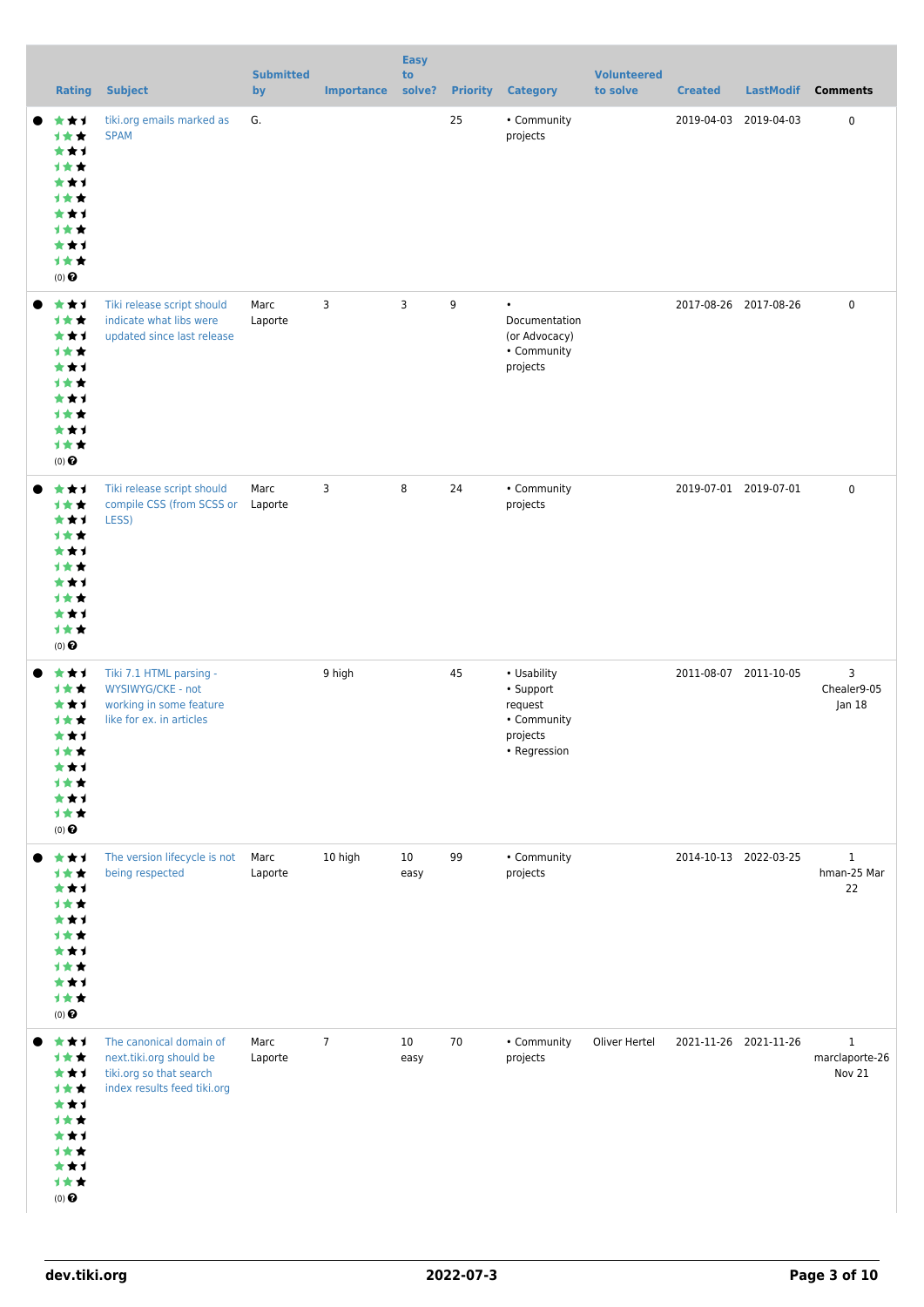| <b>Rating</b>                                                                                                           | <b>Subject</b>                                                                                                                                   | <b>Submitted</b><br>by | <b>Importance</b> | <b>Easy</b><br>to<br>solve? | <b>Priority</b> | <b>Category</b>                                                                                                                                                                    | <b>Volunteered</b><br>to solve | <b>Created</b> | <b>LastModif</b>      | <b>Comments</b> |
|-------------------------------------------------------------------------------------------------------------------------|--------------------------------------------------------------------------------------------------------------------------------------------------|------------------------|-------------------|-----------------------------|-----------------|------------------------------------------------------------------------------------------------------------------------------------------------------------------------------------|--------------------------------|----------------|-----------------------|-----------------|
| ***<br>1★★<br>***<br><b>1**</b><br>★★1<br>***<br>***<br><b>1**</b><br>***<br><b>1**</b><br>$(0)$ $\odot$                | <b>Testing Tiki Accounting in</b><br>12.x                                                                                                        | Marc<br>Laporte        |                   |                             | 25              | • Community<br>projects                                                                                                                                                            |                                | 2014-01-20     | 2014-01-20            | $\pmb{0}$       |
| ***<br>计女女<br>***<br>1★★<br>***<br>1★★<br>***<br><b>1**</b><br>***<br>计女女<br>$(0)$ $\odot$                              | <b>TableSorter header from</b><br>bug tables disappeared<br>when using plugin alias<br>(wishes - plugin trackerlist)                             | Xavier de<br>Pedro     | 6                 | 5                           | 30              | • Community<br>projects<br>• Dogfood on a<br>*.tiki.org site<br>• Regression                                                                                                       |                                |                | 2018-05-24 2018-05-24 | 0               |
| ***<br>计女女<br>***<br>计女女<br>***<br><b>1**</b><br>***<br>1★★<br>***<br>1★★<br>$(0)$ $\odot$                              | t.o: page alias feature not<br>working because some<br>duplication exists (not<br>prevented at edition time<br>and feedback gone too<br>quickly) | Xavier de<br>Pedro     | 5                 | $\overline{7}$              | 35              | • Usability<br>• Community<br>projects<br>• Dogfood on a<br>*.tiki.org site<br>• Regression                                                                                        |                                |                | 2016-10-04 2017-01-09 | $\mathbf 0$     |
| ***<br>计女女<br>***<br><b>1**</b><br>***<br>***<br>***<br><b>1**</b><br>***<br>计女女<br>$(0)$ <sup><math>\odot</math></sup> | t.o calendar: warn the user<br>about the time zone being<br>used at time selection by<br>the user                                                | Xavier de<br>Pedro     | 9                 | 6                           | 54              | • Error<br>• Usability<br>• Community<br>projects<br>• Dogfood on a<br>*.tiki.org site<br>• Consistency<br>• Conflict of<br>two features<br>(each works)<br>well<br>independently) |                                |                | 2016-07-21 2017-01-12 | $\pmb{0}$       |

#### « 1 (current)

- $\overline{2}$  $\overline{2}$  $\overline{2}$ [3](https://dev.tiki.org/tiki-print.php?tr_sort_mode1=f_26_desc&page=Community+Projects&tr_offset1=40)
- [4](https://dev.tiki.org/tiki-print.php?tr_sort_mode1=f_26_desc&page=Community+Projects&tr_offset1=60)
- [5](https://dev.tiki.org/tiki-print.php?tr_sort_mode1=f_26_desc&page=Community+Projects&tr_offset1=80)
- [6](https://dev.tiki.org/tiki-print.php?tr_sort_mode1=f_26_desc&page=Community+Projects&tr_offset1=100)
- [7](https://dev.tiki.org/tiki-print.php?tr_sort_mode1=f_26_desc&page=Community+Projects&tr_offset1=120)

#### [»](https://dev.tiki.org/tiki-print.php?tr_sort_mode1=f_26_desc&page=Community+Projects&tr_offset1=20)

# Pending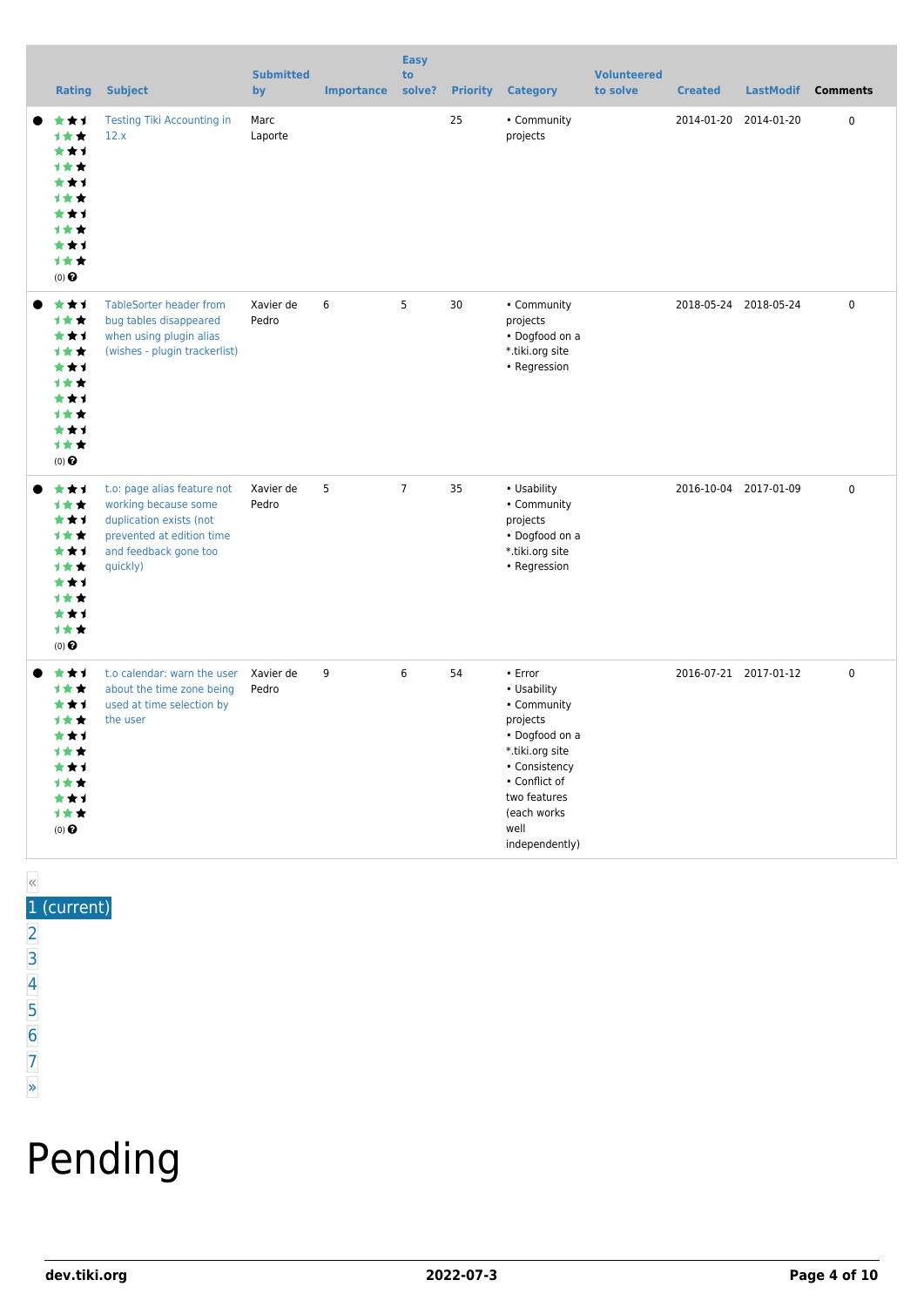|           | <b>Rating</b>                                                                                                         | <b>Subject</b>                                                                                                  | <b>Submitted</b><br>by | <b>Importance</b> | <b>Easy</b><br>to<br>solve? | <b>Priority</b> | <b>Category</b>                                                                                                                                 | <b>Volunteered</b><br>to solve | <b>Created</b>        | <b>LastModif</b>      | <b>Comments</b>                            |
|-----------|-----------------------------------------------------------------------------------------------------------------------|-----------------------------------------------------------------------------------------------------------------|------------------------|-------------------|-----------------------------|-----------------|-------------------------------------------------------------------------------------------------------------------------------------------------|--------------------------------|-----------------------|-----------------------|--------------------------------------------|
| $\bullet$ | ***<br>计女女<br>***<br>计女女<br>***<br>计女女<br>***<br>计女女<br>***<br>1★★<br>$(0)$ $\odot$                                   | A backup script that can be put on a<br>cron job to save to a distant backup<br>server                          | Marc<br>Laporte        | 10 high           | 9                           | 90              | • Feature<br>request<br>$\bullet$<br>Community<br>projects                                                                                      | nkoth                          |                       | 2013-08-19 2013-11-13 | $\mathbf{1}$<br>marclaporte-18<br>Sep 13   |
|           | $0 \star \star \star$<br>计女女<br>***<br>1★★<br>***<br>计女女<br>***<br>计女女<br>***<br>1★★<br>$(0)$ <sup>O</sup>            | Update<br>http://tiki.org/Official+Directors+Filing<br>with latest information on<br>incorporation filing       | Marc<br>Laporte        | 8                 | 9                           | 72              | $\bullet$<br>Community<br>projects                                                                                                              | Nelson Ko                      |                       | 2013-09-08 2013-10-28 | 0                                          |
|           | $0 \star \star \star$<br>计女女<br>***<br>计女女<br>***<br>计女女<br>***<br>计女女<br>***<br>计女女<br>$(0)$ $\Theta$                | Applying Personal Blog and Profile<br>fails                                                                     | Saša<br>Janiška        | 8                 | 6                           | 48              | • Error<br>$\bullet$<br>Community<br>projects<br>$\bullet$<br>Regression                                                                        |                                |                       | 2018-08-07 2018-08-10 | 11<br>Chealer9-17<br>Aug 18                |
|           | $0 \star \star \star$<br>1★★<br>***<br>计女女<br>***<br><b>1 * *</b><br>***<br>计女女<br>***<br>计女女<br>$(0)$ $\odot$        | Missing & used plugins reporting +<br>Plugin security and approval: need a<br>listing + notification email      | Marc<br>Laporte        | 9 high            |                             | 45              | • Feature<br>request<br>$\bullet$<br>Community<br>projects<br>• Dogfood<br>on a<br>*.tiki.org<br>site<br>$\bullet$<br>Regression<br>Consistency |                                |                       | 2008-10-29 2009-05-04 | 0                                          |
|           | $0 \star \star \star$<br>计女女<br>***<br><b>1**</b><br>***<br><b>1**</b><br>***<br>计女女<br>***<br>1★★<br>$(0)$ $\Theta$  | 15.x+: Expose back preference filters<br>on Admin UI for new tiki admins                                        | Xavier de<br>Pedro     | $\overline{7}$    | 6                           | 42              | • Usability<br>$\bullet$<br>Community<br>projects<br>• Dogfood<br>on a<br>*.tiki.org<br>site<br>$\bullet$<br>Regression                         | Jonny Bradley                  | 2016-08-03 2016-09-29 |                       | $\overline{2}$<br>marclaporte-31<br>May 18 |
|           | $0 \star \star \star$<br>计女女<br>***<br>***<br>***<br><b>1**</b><br>***<br><b>1 ★ ★</b><br>***<br>计女女<br>$(0)$ $\odot$ | Some stats for CVS and SVN activity :: Marc<br>looking for a volunteer to host stats<br>server and maintain app | Laporte                | 8                 |                             | 40              | $\bullet$<br>Community<br>projects<br>• Dogfood<br>on a<br>*.tiki.org<br>site                                                                   | Lorinc                         |                       | 2008-04-12 2008-05-19 | $\pmb{0}$                                  |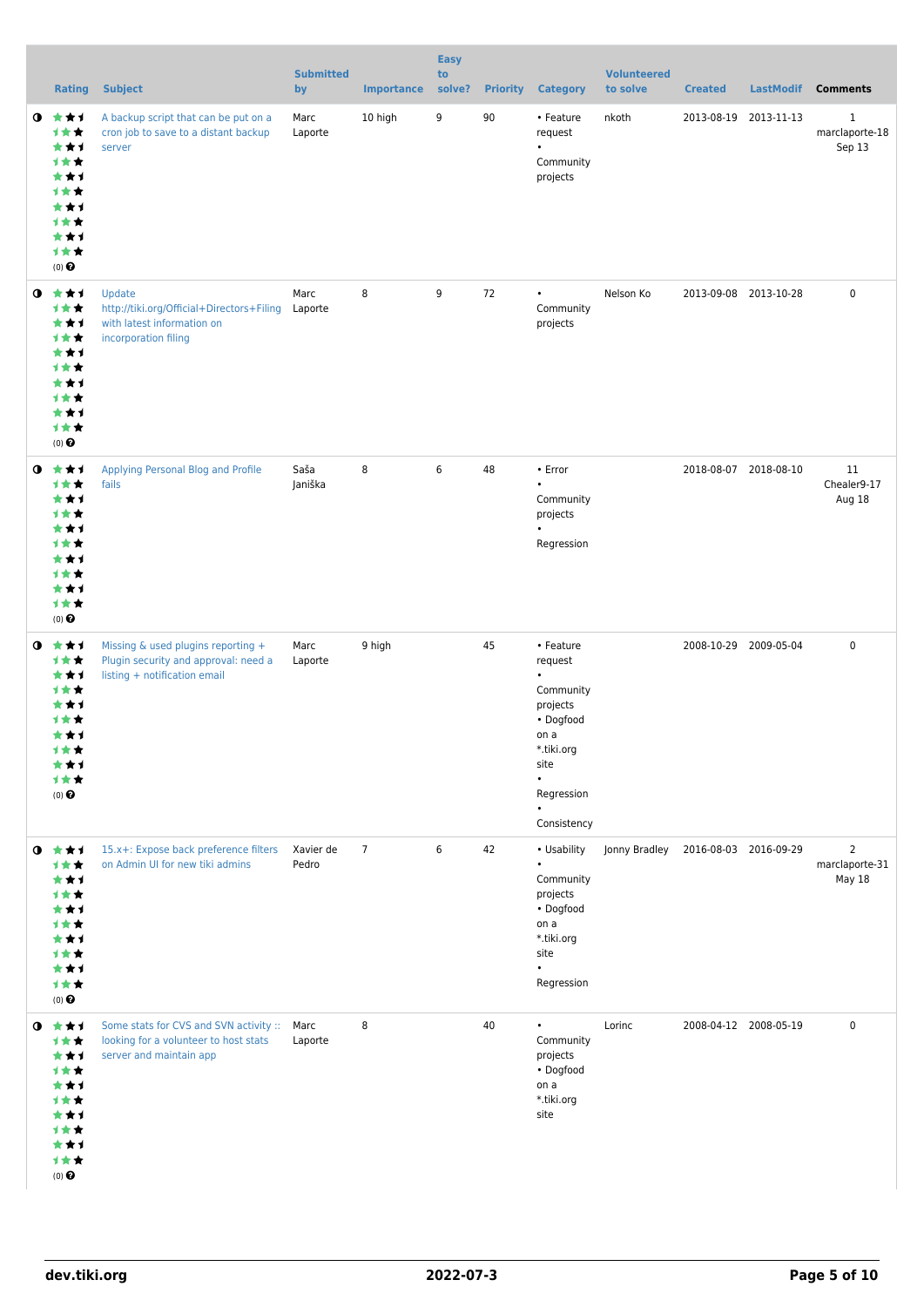|           | <b>Rating</b>                                                                                                            | <b>Subject</b>                                                                                       | <b>Submitted</b><br>by | <b>Importance</b> | <b>Easy</b><br>to<br>solve? |    | <b>Priority Category</b>                                                                                            | <b>Volunteered</b><br>to solve | <b>Created</b>        | <b>LastModif</b> | <b>Comments</b>                      |
|-----------|--------------------------------------------------------------------------------------------------------------------------|------------------------------------------------------------------------------------------------------|------------------------|-------------------|-----------------------------|----|---------------------------------------------------------------------------------------------------------------------|--------------------------------|-----------------------|------------------|--------------------------------------|
|           | $0 \star \star \star$<br>计女女<br>***<br>1★★<br>***<br>计女女<br>***<br>计女女<br>***<br>1★★<br>$(0)$ $\Theta$                   | Optional reporting of anonymized<br>usage stats (which features are used,<br>how many accounts, etc) | Marc<br>Laporte        | 8                 |                             | 40 | • Feature<br>request<br>$\bullet$<br>Community<br>projects                                                          | Marc Laporte                   | 2008-11-01 2008-11-08 |                  | 0                                    |
|           | $0 \star \star \star$<br>1★★<br>***<br>计女女<br>***<br><b>1**</b><br>***<br>计女女<br>***<br>计女女<br>$(0)$ $\odot$             | plugin list filter by category doesn't<br>work on dev.t.o                                            | Xavier de<br>Pedro     | 8                 | 5                           | 40 | • Error<br>$\bullet$<br>Community<br>projects<br>• Dogfood<br>on a<br>*.tiki.org<br>site<br>$\bullet$<br>Regression |                                | 2019-07-09 2019-08-17 |                  | 0                                    |
| $\bullet$ | ***<br>1★★<br>***<br>计女女<br>***<br>计女女<br>***<br>计女女<br>***<br>计女女<br>$(1)$ $\odot$                                      | Tracker - field type items list                                                                      | Torsten<br>Fabricius   | 10 high           | 3                           | 30 | • Support<br>request<br>$\bullet$<br>Community<br>projects                                                          | WolfgangA                      | 2015-04-05 2018-12-28 |                  | 3<br>Jyhem-03 Jan<br>19              |
|           | $0 \star \star \star$<br>计女女<br>***<br>计女女<br>***<br><b>1 ★ ★</b><br>***<br>才女女<br>***<br>计女女<br>$(1)$<br>$\pmb{\Theta}$ | doc.t.o 19.x: I can't upload images to<br>wiki pages (CSRF) with elFinder                            | Xavier de<br>Pedro     | 6                 | 5                           | 30 | • Error<br>$\bullet$<br>Community<br>projects<br>• Dogfood<br>on a<br>*.tiki.org<br>site<br>$\bullet$<br>Regression |                                | 2018-11-18 2019-01-21 |                  | 6<br>lindon-17 Nov<br>19             |
|           | $0 \star \star \star$<br>计女女<br>***<br>1★★<br>***<br>计女女<br>***<br>1★★<br>***<br>计女女<br>$(0)$ $\odot$                    | Adding "x-cms-engine: tikiwiki" in<br><b>HTTP headers</b>                                            | Marc<br>Laporte        | 5                 |                             | 25 | • Feature<br>request<br>$\bullet$<br>Community<br>projects                                                          |                                | 2008-02-08 2008-02-08 |                  | $\mathbf{1}$<br>gmartin-12 Feb<br>08 |
|           | $0 \star \star \star$<br>计女女<br>***<br>计女女<br>***<br>计女女<br>***<br><b>1**</b><br>***<br>计女女<br>$(0)$ $\Theta$            | How to force the login process                                                                       | llamonica              | 5                 |                             | 25 | • Feature<br>request<br>• Support<br>request<br>Community<br>projects                                               | Beestje                        | 2009-02-17 2009-05-14 |                  | 0                                    |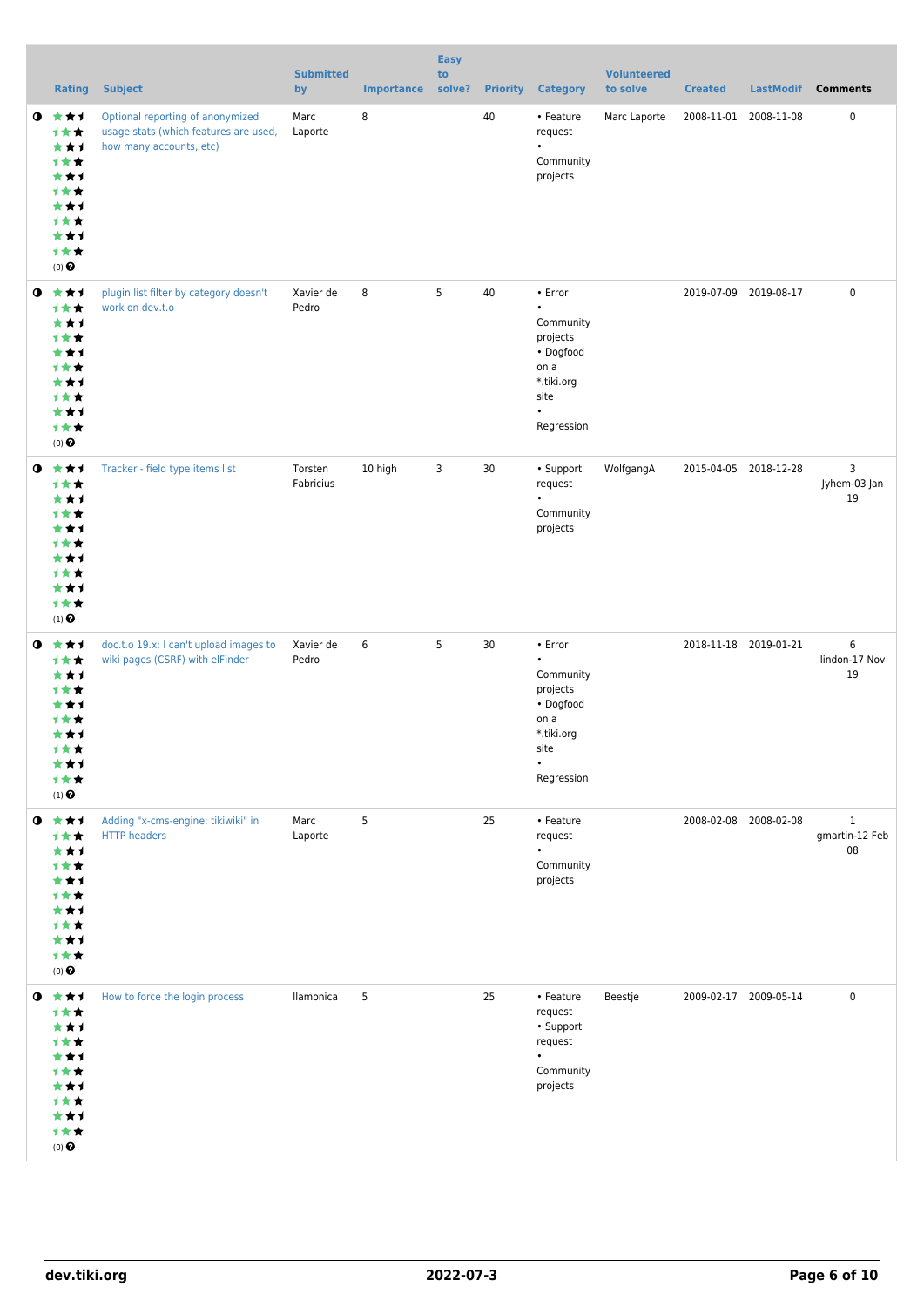|           | <b>Rating</b>                                                                                     | <b>Subject</b>                                                                                      | <b>Submitted</b><br>by         | <b>Importance</b> | <b>Easy</b><br>to<br>solve? |    | <b>Priority Category</b>                                                                                             | <b>Volunteered</b><br>to solve | <b>Created</b> | <b>LastModif</b>      | <b>Comments</b>                             |
|-----------|---------------------------------------------------------------------------------------------------|-----------------------------------------------------------------------------------------------------|--------------------------------|-------------------|-----------------------------|----|----------------------------------------------------------------------------------------------------------------------|--------------------------------|----------------|-----------------------|---------------------------------------------|
| $\bullet$ | 食食す<br>计女女<br>***<br><b>1**</b><br>***<br>计女女<br>***<br>计女女<br>***<br>计女女<br>$(0)$ $\odot$        | Make sure Tiki is offered by all server<br>control panels                                           | Marc<br>Laporte                | 5                 |                             | 25 | $\bullet$<br>Community<br>projects                                                                                   | Marc Laporte                   |                | 2006-01-17 2021-10-05 | 0                                           |
| $\bullet$ | 大大才<br>计女女<br>***<br>计女女<br>***<br><b>1**</b><br>***<br>计女女<br>***<br>计女女<br>$(0)$ $\odot$        | Tracker events en dev.t.o tiki-<br>batch_todo.php unexpected ? in<br>initlib.php                    | Xavi (as<br>xavidp -<br>admin) | 5                 | 5                           | 25 | • Error<br>$\bullet$<br>Community<br>projects<br>• Dogfood<br>on a<br>*.tiki.org<br>site<br>$\bullet$<br>Regression  |                                |                | 2020-10-18 2020-10-28 | $\overline{2}$<br>jonnybradley-28<br>Oct 20 |
| $\bullet$ | ***<br>计女女<br>***<br><b>1**</b><br>***<br>计女女<br>***<br>计女女<br>***<br>计女女<br>$(0)$ $\odot$        | allow seing username in user tracker<br>at registration time, step 2 (filling<br>user tracker item) | Xavier de<br>Pedro             | 4                 |                             | 20 | • Usability<br>• Feature<br>request<br>$\bullet$<br>Community<br>projects<br>• Dogfood<br>on a<br>*.tiki.org<br>site |                                |                | 2008-07-10 2008-07-10 | 0                                           |
| $\bullet$ | ***<br>计女女<br>***<br>计女女<br>***<br>1 <del>*</del> *<br>***<br>计女女<br>***<br>计女女<br>$(0)$ $\Theta$ | articles needs aids to fight spam (e.g.<br>admins see tiki-list_submissions.php<br>at info.tw.o)    | Xavier de<br>Pedro             | $\overline{4}$    |                             | 20 | • Feature<br>request<br>$\bullet$<br>Community<br>projects<br>• Dogfood<br>on a<br>*.tiki.org<br>site                |                                |                | 2008-08-14 2008-08-14 | 0                                           |
| $\bullet$ | 大女子<br>计女女<br>***<br>计女女<br>***<br>1★★<br>***<br>计女女<br>***<br>计女女<br>$(0)$<br>$\pmb{\Theta}$     | TikiBountySystem                                                                                    | Xavi (as<br>xavidp -<br>admin) | 4                 |                             | 20 | • Feature<br>request<br>Community<br>projects                                                                        |                                |                | 2005-07-01 2021-09-30 | $\mathbf{1}$<br>Bsfez-30 Sep 21             |
| $\bullet$ | 大大士<br>计女女<br>***<br>计女女<br>***<br>计女女<br>***<br>计女女<br>***<br>计女女<br>$(0)$ $\Theta$              | Dogfood: aggregate all the RSS feeds<br>from all *.tikiwiki.org sites                               | Marc<br>Laporte                | 3                 |                             | 15 | $\bullet$<br>Community<br>projects<br>• Dogfood<br>on a<br>*.tiki.org<br>site                                        |                                |                | 2007-06-12 2007-06-12 | 0                                           |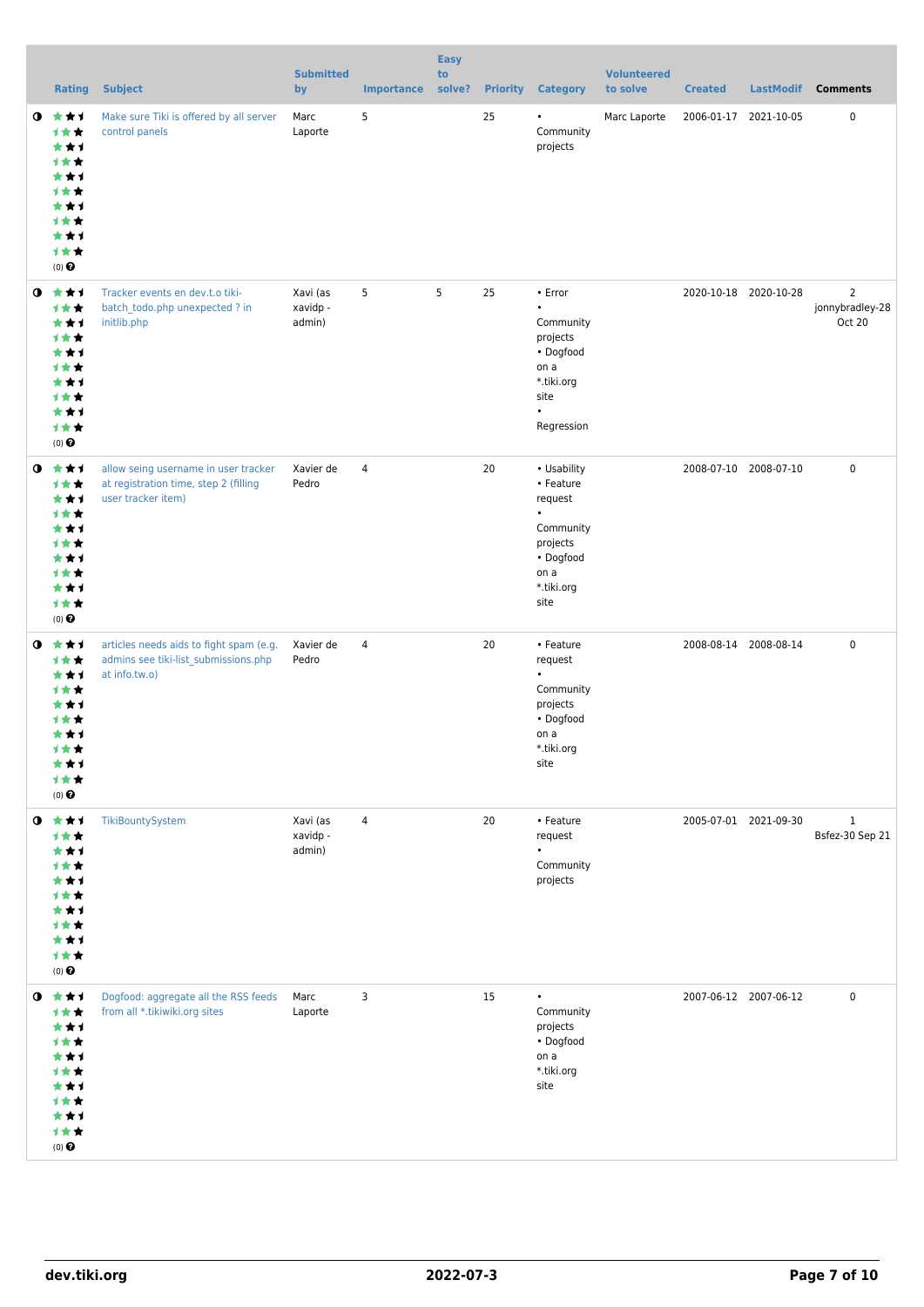# Closed

|           | <b>Rating</b>                                                                                                   | <b>Subject</b>                                                                                                                       | <b>Submitted</b><br>by | <b>Importance</b> | <b>Easy</b><br>to<br>solve? | <b>Priority</b> | <b>Category</b>                                                                                                 | <b>Volunteered</b><br>to solve | <b>Created</b> | <b>LastModif</b>      | <b>Comments</b>      |
|-----------|-----------------------------------------------------------------------------------------------------------------|--------------------------------------------------------------------------------------------------------------------------------------|------------------------|-------------------|-----------------------------|-----------------|-----------------------------------------------------------------------------------------------------------------|--------------------------------|----------------|-----------------------|----------------------|
| O.        | ***<br>计女女<br>***<br>计女女<br>★★1<br><b>1★★</b><br>**1<br><b>1**</b><br>***<br>1★★<br>$(0)$ $\odot$               | $12.x - 14.x$<br>PluginColorBox<br>produces<br>nothing                                                                               | Xavier de<br>Pedro     | 4                 | 5                           | 20              | • Community<br>projects<br>• Dogfood on a<br>*.tiki.org site<br>• Regression                                    |                                |                | 2015-03-01 2015-03-03 | 10<br>xavi-03 Mar 15 |
| O         | ***<br><b>1**</b><br>***<br>计女女<br>★★1<br>计女女<br>***<br><b>1**</b><br>***<br>计女女<br>$(0)$ $\odot$               | $12.x - 15.x$<br>Sheet profile<br>Handler doesn't<br>get sheet<br>content added<br>(following lastest<br>available<br>documentation) | Xavier de<br>Pedro     | 5                 | 4                           | 20              | $\cdot$ Error<br>• Feature<br>request<br>$\bullet$<br>Documentation<br>(or Advocacy)<br>• Community<br>projects | rjsmelo                        |                | 2015-10-01 2016-04-05 | 0                    |
| $\bullet$ | 女女子<br><b>1**</b><br>***<br><b>1**</b><br>***<br><b>1★★</b><br>**1<br><b>1**</b><br>★★1<br>1★★<br>$(0)$ $\odot$ | <b>Newsletter</b><br>sends text and<br>html and no way<br>to choose only<br>one                                                      | Xavier de<br>Pedro     | 4                 | 5                           | 20              | • Error<br>• Usability<br>• Community<br>projects<br>• Dogfood on a<br>*.tiki.org site<br>• Consistency         |                                |                | 2016-07-21 2017-01-10 | 3<br>xavi-10 Jan 17  |
| Ø         | ***<br><b>1★★</b><br>***<br>计女女<br>★★1<br>计女女<br>★★1<br>计女女<br>***<br>计女女<br>$(0)$ $\odot$                      | Convene plugin<br>missplaces the<br>counts in<br>columns after<br>the winning<br>choice                                              | Xavier de<br>Pedro     | 4                 | 5                           | 20              | • Error<br>• Community<br>projects<br>• Dogfood on a<br>*.tiki.org site<br>• Regression                         |                                |                | 2016-09-15 2016-11-15 | 0                    |
| ⊖         | ***<br>计女女<br>***<br>计女女<br>***<br>计女女<br>***<br>计女女<br>***<br>计女女<br>$(0)$<br>$\pmb{\Theta}$                   | <b>Bootstrap</b><br>Sandbox -<br>Amelia<br><b>Bootswatch</b><br>Theme                                                                | Pascal St-<br>Jean     | $\overline{2}$    | $\mathbf{1}$<br>difficult   | $\overline{2}$  | • Community<br>projects                                                                                         |                                |                | 2013-11-19 2015-05-22 | $\pmb{0}$            |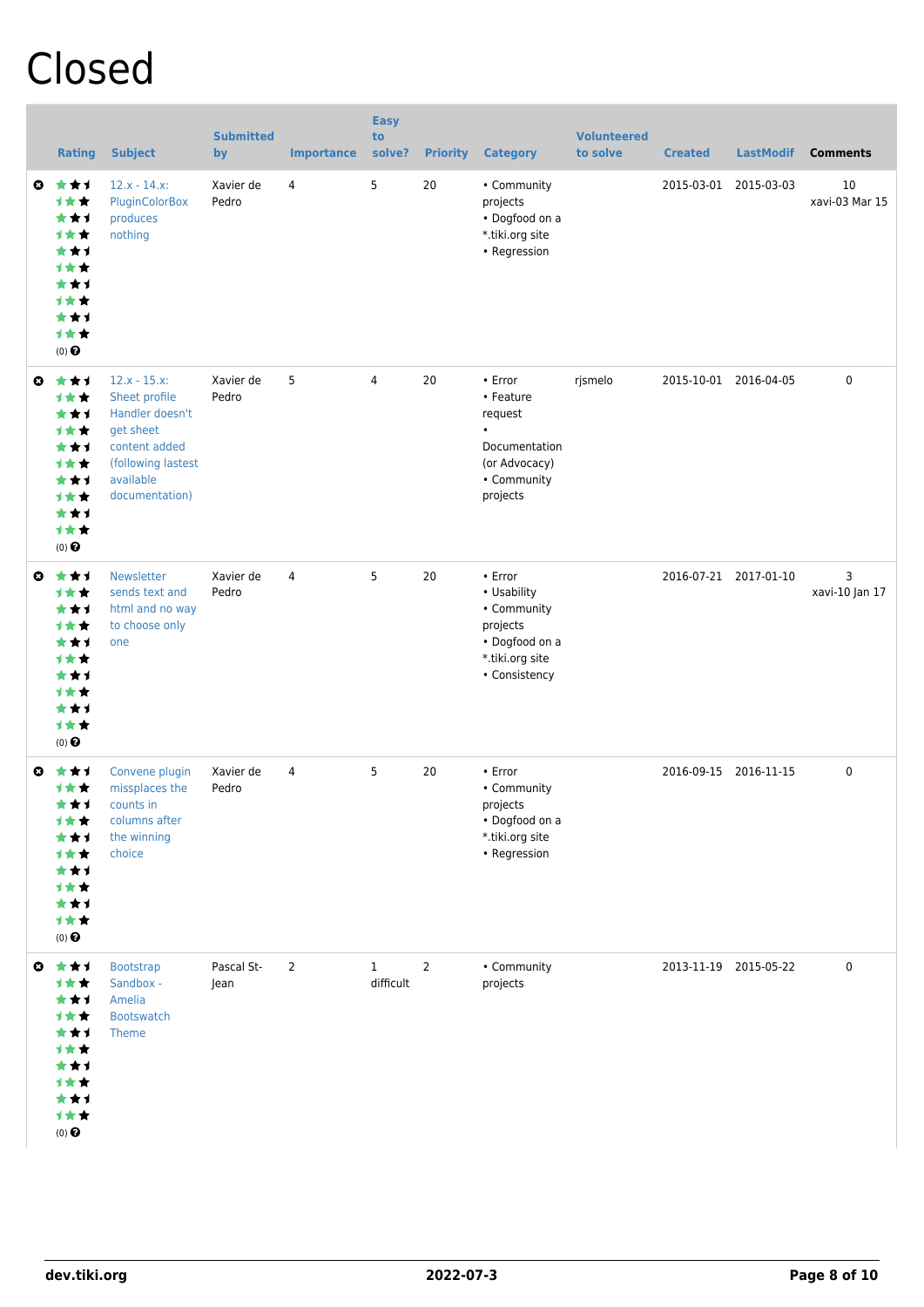|           | <b>Rating</b>                                                                                                   | <b>Subject</b>                                                                                                                                                                                        | <b>Submitted</b><br>by | <b>Importance</b> | <b>Easy</b><br>to<br>solve? |    | <b>Priority Category</b>                                                             | <b>Volunteered</b><br>to solve | <b>Created</b> | <b>LastModif</b>      | <b>Comments</b>                |
|-----------|-----------------------------------------------------------------------------------------------------------------|-------------------------------------------------------------------------------------------------------------------------------------------------------------------------------------------------------|------------------------|-------------------|-----------------------------|----|--------------------------------------------------------------------------------------|--------------------------------|----------------|-----------------------|--------------------------------|
| O         | ***<br><b>1★★</b><br>***<br><b>1**</b><br>***<br><b>1**</b><br>***<br><b>1**</b><br>★★1<br>1★★<br>$(0)$ $\odot$ | Mobile display<br>broken in trunk                                                                                                                                                                     | Xavier de<br>Pedro     | 6                 | 3                           | 18 | • Usability<br>• Community<br>projects<br>• Dogfood on a<br>*.tiki.org site          |                                | 2013-09-16     | 2013-11-20            | 1<br>pascalstjean-20<br>Oct 13 |
| ◶         | ***<br><b>1★★</b><br>★★↑<br><b>1**</b><br>★★1<br><b>1**</b><br>***<br><b>1**</b><br>***<br>计女女<br>$(1)$ $\odot$ | Reactivate the<br><b>Quality Team</b><br>and start using<br>code.tiki.org                                                                                                                             | Marc<br>Laporte        | 8                 | $\overline{2}$              | 16 | • Community<br>projects                                                              |                                |                | 2013-08-21 2021-12-30 | $\pmb{0}$                      |
| $\bullet$ | ***<br><b>1★★</b><br>★★1<br><b>1**</b><br>★★1<br><b>1**</b><br>★★1<br><b>1**</b><br>***<br>计女女<br>$(0)$ $\odot$ | <b>Tiki Connect</b><br><b>Data Preview</b><br>shows wrong Tiki<br>Version & never-<br>ending 'loading'<br>in popup box +<br>unable to<br>Register to send<br>Info                                     | Xavier de<br>Pedro     | $\overline{4}$    | 4                           | 16 | • Community<br>projects<br>• Regression                                              |                                |                | 2014-05-24 2014-07-30 | $\pmb{0}$                      |
| Ø         | ***<br>计女女<br>***<br>计女女<br>***<br>计女女<br>***<br>计女女<br>***<br>1★★<br>$(0)$ $\odot$                             | <b>TRIM</b> make<br>backup and php<br>console.php<br>database:backup<br>-> Community<br>recipe for<br>protection<br>against data<br>inconsistency in<br>backups<br>(especially for<br>large projects) | Marc<br>Laporte        | 8                 | $\overline{2}$              | 16 | • Feature<br>request<br>• Community<br>projects<br>• Dogfood on a<br>*.tiki.org site |                                |                | 2017-03-27 2017-07-02 | 2<br>marclaporte-02<br>Jul 17  |
| ◶         | 大大士<br>计女女<br>***<br>1★★<br>***<br>计女女<br>***<br>计女女<br>***<br>计女女<br>$(0)$ $\odot$                             | Suggested shell<br>backup<br>procedure using<br>existing scripts                                                                                                                                      | Marc<br>Laporte        | 3                 |                             | 15 | • Feature<br>request<br>• Community<br>projects                                      |                                |                | 2006-01-17 2009-08-06 | $\pmb{0}$                      |